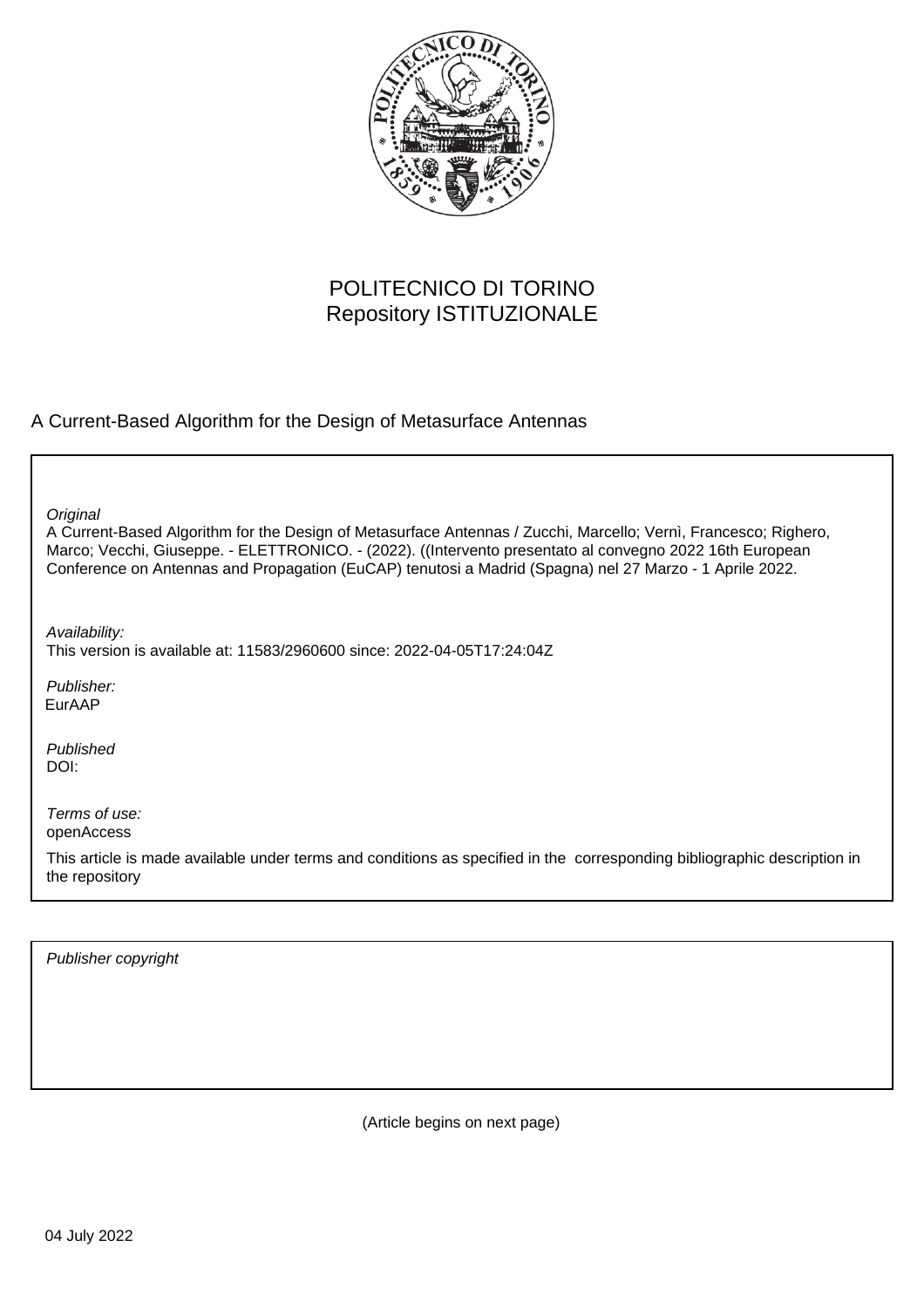# A Current-Based Algorithm for the Design of Metasurface Antennas

Marcello Zucchi<sup>\*</sup>, Francesco Vernì<sup>\*</sup>, Marco Righero<sup>†</sup>, Giuseppe Vecchi<sup>\*</sup>

<sup>∗</sup>Department of Electronics and Telecommunications, Politecnico di Torino, Turin, Italy, marcello.zucchi@polito.it †Advanced Computing, Photonics & Electromagnetics (CPE), Fondazione LINKS, Turin, Italy

*Abstract*—This paper proposes an algorithm for the automated design of metasurface antennas. From the objective radiation field and the feeding structure, it allows to obtain a surface current distribution that leads to a passive and lossless impedance profile on the radiating aperture. The surface is modelled by a scalar impedance boundary condition and the electromagnetic problem is formulated as an electric field integral equation. The approach is entirely numerical, based on the gradient descent optimization of a scalar objective function that incorporates passivity and far field requirements. This procedure was applied to the design of an electrically large circular metasurface antenna at 32 GHz, obtaining a lossless impedance profile with satisfactory radiation properties.

*Index Terms*—antenna optimization, metasurface antennas, method of moments (MoM), impedance boundary condition (IBC).

#### I. INTRODUCTION

In recent years, Metasurface antennas (MTS) have represented one of the most promising technology for the realization of low-profile antennas, mainly due to their attracting properties in terms of low losses and simple manufacturing [1]. They are based on a patterned radiating surface which is excited by a single source. The patterning, made of sub-wavelength conducting patches over a grounded dielectric slab, determines the radiation properties of the antenna.

The main challenge in their design is the presence of multiscale features: the large electrical size of the radiating aperture is contrasted by the small details of the patterning. A direct optimization is therefore unfeasible from the computational point of view, and the process is usually split in two consecutive steps: 1) design of a continuous impedance profile that yields the expected radiation performance, and 2) implementation of the resulting profile by means of suitably shaped metallic cells printed on a grounded substrate. We will focus on the first step, while the second part is typically carried out by means of established procedures [2].

Different methods have been proposed for the design of these type of antennas. Some of them employ analytical approximations of the impedance in the design of spiral leakywave antennas [3], while others rely on a numerical approach with a full wave solution based on entire-domain basis functions for the synthesis of circular metasurface antennas [4], [5]. A somewhat related numerical inversion methodology has been applied to the design of metasurface screens, with power conservation explicitly enforced [6], [7]. Lastly, in [8], an alternated projection algorithm has been proposed which

directly enforces the passivity of the resulting impedance. All these methods are based on the direct synthesis of the impedance profile. However, their formulation applies only to specific geometries.

The present paper presents an alternative approach that focuses on the optimization of the equivalent surface current. The problem is formulated as the unconstrained minimization of a differentiable scalar objective function which takes into account both requirements of local passivity and objective radiation field. A gradient-based solution is sought for, with a formulation that allows to accelerate the gradient computation by means of fast algorithms commonly used in the solution of MoM linear systems and far field computation.

#### II. SYNTHESIS OF METASURFACE ANTENNAS

#### *A. Impedance Boundary Condition*

Metasurface antennas can be modeled macroscopically by means of an infinitely thin layer of penetrable surface impedance over a dielectric grounded substrate. Its behaviour is represented locally by a scalar Impedance Boundary Condition (IBC), which relates the tangential electric field to the jump of the tangential magnetic field across the layer:

$$
\boldsymbol{E}_{\rm t} = Z_{\rm s} \hat{\boldsymbol{n}} \times (\boldsymbol{H}^+ - \boldsymbol{H}^-) = Z_{\rm s} \, \boldsymbol{J}_{\rm s},\tag{1}
$$

where  $J<sub>s</sub>$  is the equivalent surface electric current. This formulation leads to a stable numerical scheme when solved, together with the Electric Field Integral Equation (EFIE-IBC), with the Method of Moments [9].

The impedance is required to be locally passive and lossless in order for it to be practically realizable with metallic patches. This constrains impedance values to be purely imaginary.

#### *B. Numerical Algorithm*

The algorithm starts with the discretization of the radiating surface with a triangular mesh. The equivalent surface current is represented as a linear combination of Rao-Wilton-Glisson (RWG) basis functions. The setup phase is completed with the computation and storage of the information needed for the solution of the EFIE-IBC linear system. In particular, the combined effect of the dielectric substrate and of the ground plane is taken into account inside the Green's function employed in the MoM solution.

The procedure is outlined by the following steps:

1) choice of the initial current,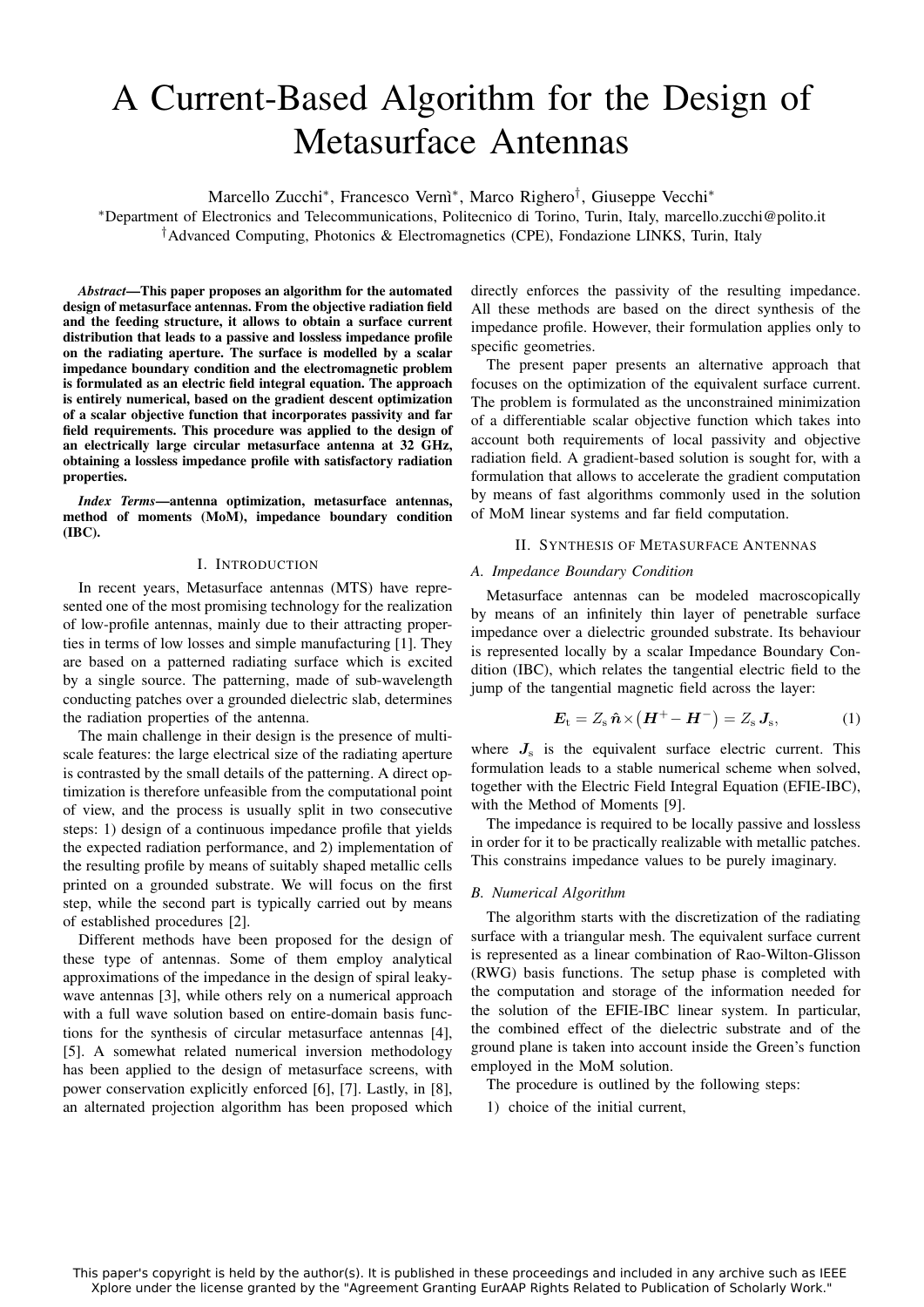- 2) optimization of the objective function given the far field requirement and the source field, in order to find the optimum current,
- 3) computation of the impedance from the knowledge of the source field and of the optimized current.

Since a gradient-based solution is inherently local, the choice of the initial current is key to obtain a good result. We found that a simple, but effective option is to start from a current that radiates a field that complies with the requirements. This can be easily done by exploiting existing algorithms for the design of planar arrays (e.g. [10], [11]). In general, this current distribution is not achievable with a single source and a purely passive lossless impedance profile.

$$
f(\mathbf{I}) = \alpha \sum_{i=1}^{N_{\text{cell}}} P_i(\mathbf{I})^2 + \beta \sum_{j=1}^{N_{\text{ff}}} (F_j(\mathbf{I}) - F_j^{\text{obj}})^2 \tag{2}
$$

$$
P_i(\mathbf{I}) = \frac{1}{2} \operatorname{Re} \iint_{\mathcal{S}_i} \boldsymbol{E}(\mathbf{I}) \cdot \boldsymbol{J}_s(\mathbf{I})^* \, \mathrm{d}S \tag{3}
$$

$$
F_j(\mathbf{I}) = \left| \mathbf{E}_j(\mathbf{I}; \theta_j, \phi_j) \right|^2 \tag{4}
$$

The objective function to be minimized (2) is formulated as the sum of two terms: the first one is the sum of the squared active power on each cell of the mesh (3), while the second one is the squared far field "magnitude error" (4) with respect to the objective field  $F^{\text{obj}}$ . The array I collects the RWG coefficients of the current.

In the summation,  $i$  runs across all the triangular cells, while j spans the far field directions in spherical coordinates  $(\theta_i, \phi_i)$ . The values of the scaling factors  $\alpha$  and  $\beta$  are chosen on a caseby-case basis.

This formulation leads to a non-convex optimization problem, which is tackled by means of a gradient descent algorithm: at each iteration, the gradient is computed and the function is minimized along the direction opposite to it. For large-size antennas, computing the gradient becomes the most computationally intensive step. Our formulation allows the objective function to be differentiated analytically and exploits fast algorithms for the computation of matrix-vector products, resulting in a overall complexity  $O(N \log N)$ . In particular, the GIFFT algorithm [12], [13] has been used in the computation of the scattered electric field.

The convergence criteria depends on the desired performance and usually involves the residual error being lower than a predefined relative tolerance. Once the optimization algorithm has converged, the resulting current coefficients  $I_{\text{opt}}$ are used to recover the impedance profile. To this aim, the unknown impedance is expanded with piecewise linear basis function on the node of the mesh, and the EFIE-IBC equation (5) is solved to find the coefficients of  $\mathbf{Z}_s$ ,

$$
\mathbf{Z}_{\mathrm{s}}\mathbf{I}_{\mathrm{opt}} = \mathbf{V}_{\mathrm{inc}} + \mathbf{L}\mathbf{I}_{\mathrm{opt}} \tag{5}
$$

where L is the discretized operator that relates the current to the radiated field on the surface and  $V_{inc}$  is the field radiated by the source in absence of the surface impedance.



Fig. 1: Initial current used in the optimization process. It is a nearly uniform distribution polarized along the  $x$  direction, tapered toward the edges. Arrows represent the local direction of the current.

The resulting profile is then filtered to limit high frequency variations of the impedance and its residual real part is set to zero to avoid losses.

#### III. RESULTS

#### *A. Circular Metasurface Antenna*

The algorithm has been applied to the design of a circular metasurface antenna working at a frequency of 32 GHz. It has a diameter  $d = 55$  mm  $\approx 6\lambda$  and is placed on a grounded dielectric slab with  $\varepsilon_r = 3$  and thickness  $h = 0.76$  mm. The antenna is fed by a vertical pin at the center, which excites a cylindrical TM surface wave. The surface was discretized with a triangular mesh with an average edge size of  $\approx \lambda/10$  and the current was expanded with 24046 RWG basis functions. Given the large electrical size of the problem, the required matrixvector products were accelerated as described in section II-B.

The objective far field was chosen as the one radiated by a nearly uniform current distribution polarized along the  $x$ 



Fig. 2: Convergence of the iterative optimization algorithm. Values are computed as the ratio between the surface active power and the total radiated power.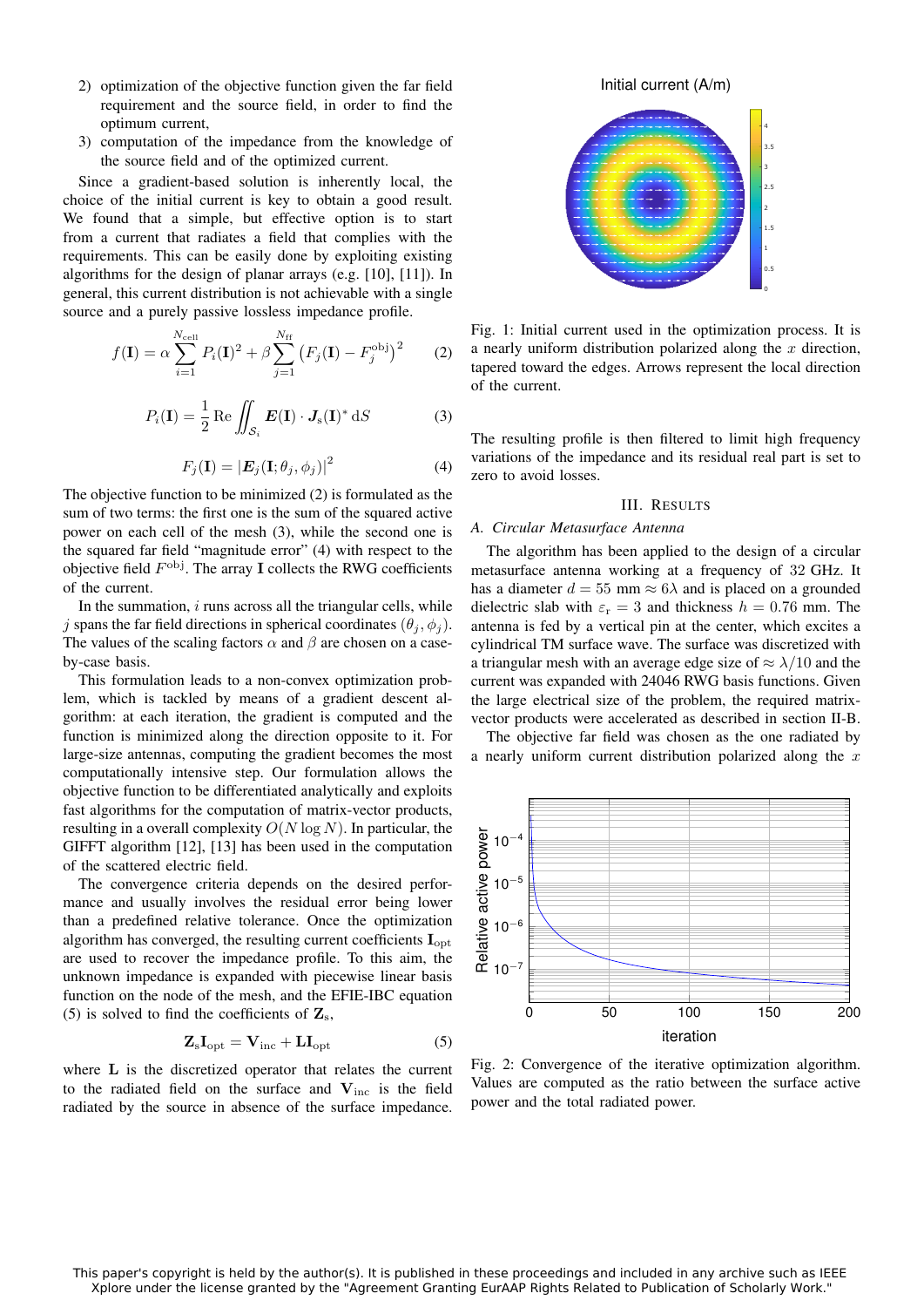

Fig. 3: Far field directivity pattern of the designed circular metasurface antenna: (a)  $\phi = 0^{\circ}$  cut, (b)  $\phi = 90^{\circ}$  cut. Initial field (solid red line), samples of the objective field used in the optimization (markers) and optimized far field (solid blue line).



Fig. 4: Designed circular metasurface antenna: (a) optimized surface current magnitude, (b) Imaginary part (reactance) of the surface impedance.

direction and tapered at the inner and outer edges (Fig. 1). This choice features a very high gain (almost the highest achievable given the size of the radiating aperture), with a broadside beam and low sidelobe levels. The far field sampling points were distributed on a regular grid around the broadside direction (up to  $\theta = 20^{\circ}$ ), with  $N_{\theta} = 10$  and  $N_{\phi} = 50$ . The current that generates this field was also employed as the initial one in the optimization process. Scaling constants were set as to have the same order of magnitude for the two terms of the objective function ( $\alpha = 1$  and  $\beta = 1 \cdot 10^{-14}$ ). The optimization was set to stop once a relative improvement of  $10^{-7}$  in the objective function is reached.

The stopping criteria was met after 200 iterations, which took around 30 s each, for a total running time of approximately 100 minutes. In Fig. 2, the convergence of the algorithm is represented with reference to the relative active power. The directivity pattern is shown in Fig. 3: in the main lobe region the agreement between the objective and synthesized far field is satisfactory. Outside this region, where samples were not included in the objective function, sidelobes are higher compared to the initial field. Fig. 4a shows the optimized current distribution, which is not symmetric due to the expected linear polarization of the objective field. Fig. 4b illustrates the resulting reactance profile, which has been filtered to smooth out high frequency variations. The residual real part of the impedance has been set to zero to ensure reactivity.

#### IV. CONCLUSIONS

A novel algorithm for the automated design of metasurface antennas has been presented. It focuses on the unconstrained optimization of the equivalent surface current distribution, from which a passive and lossless impedance is obtained at the end of the process. The algorithm takes into account the requirements of passivity and on the radiated field, without a priori assumptions on the current and impedance distributions. As such, it is general and can be efficiently combined with existing fast integral equation algorithms to accelerate the computation. It was tested by designing a circular metasurface antenna, with satisfactory results that support the effectiveness of the proposed approach.

#### ACKNOWLEDGMENT

This work was supported by the Italian Ministry of Research PRIN 2017S29ZLA "Metasurface Antennas for Space Applications".

#### **REFERENCES**

- [1] M. Faenzi, G. Minatti, D. González-Ovejero, F. Caminita, E. Martini, C. D. Giovampaola, and S. Maci, "Metasurface Antennas: New Models, Applications and Realizations," *Scientific Reports*, vol. 9, no. 1, pp. 1–14, Jul. 2019. [Online]. Available: https://www.nature.com/articles/s41598- 019-46522-z
- [2] A. M. Patel and A. Grbic, "Effective Surface Impedance of a Printed-Circuit Tensor Impedance Surface (PCTIS)," *IEEE Transactions on Microwave Theory and Techniques*, vol. 61, no. 4, pp. 1403–1413, Apr. 2013.
- [3] G. Minatti, F. Caminita, E. Martini, M. Sabbadini, and S. Maci, "Synthesis of Modulated-Metasurface Antennas With Amplitude, Phase, and Polarization Control," *IEEE Transactions on Antennas and Propagation*, vol. 64, no. 9, pp. 3907–3919, Sep. 2016.